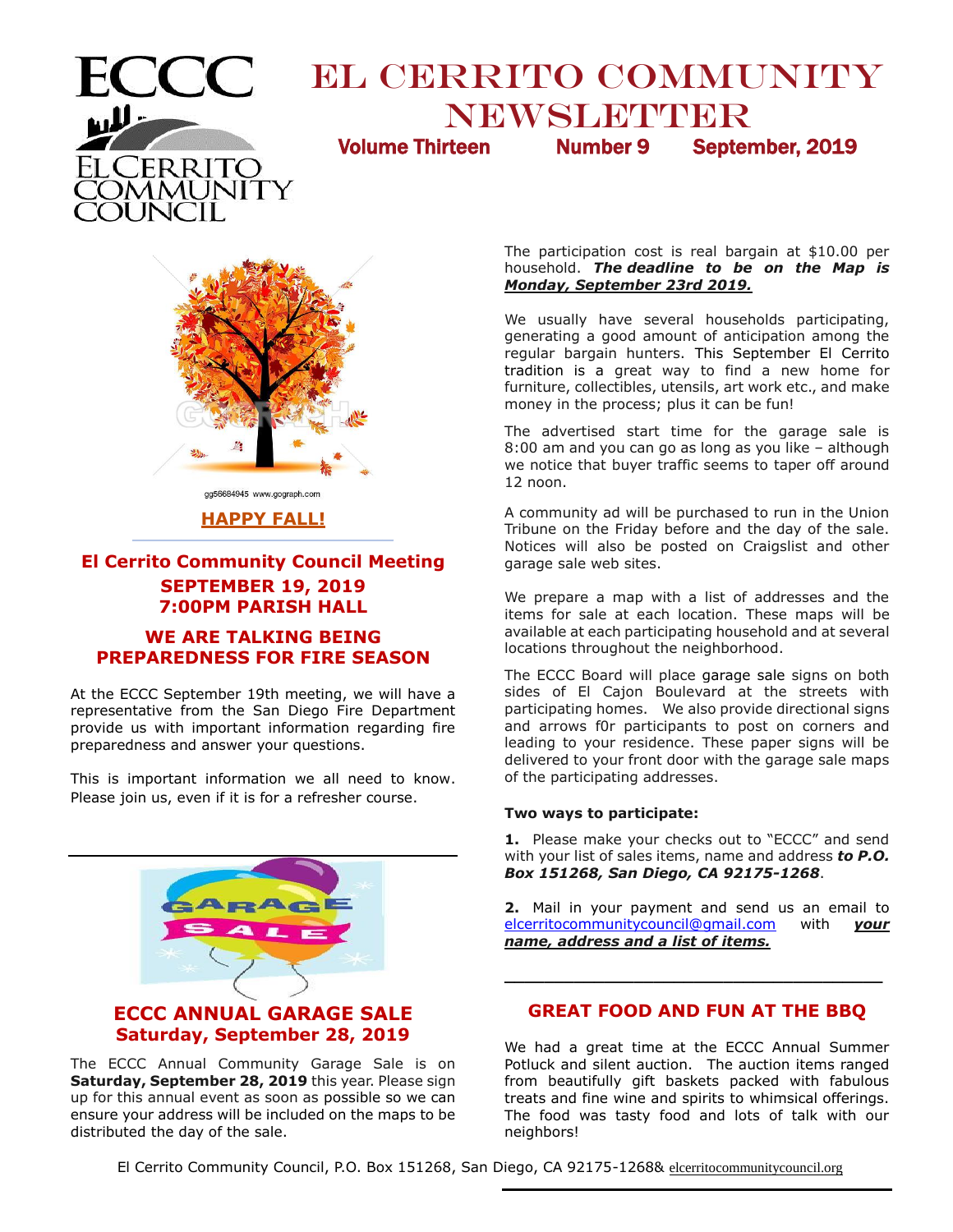This year the Board hosted a barbeque – grills and cooking on the scene. Our Grill Master was Jim Westheimer, who set up the barbeques and cooked up hamburgers and hotdogs, including meatless choices, for all of us. Community members rounded out the meal with beans dishes, vegetables, macaroni, salads, fruit and great desserts.

A big **Thank You** to the creators of the baskets and our generous community members. **\_\_\_\_\_\_\_\_\_\_\_\_\_\_\_\_\_\_\_\_\_\_\_\_\_\_\_\_\_\_\_\_\_\_\_\_\_\_**

# **STATE BILLS AND CITY REGULATIONS KILLING SINGLE-FAMILY RESIDENTIAL NEIGHBORHOODS AND HOME OWNERSHIP**

Whereas the ECCC Board tries to publish balanced articles on all sorts of controversial topics, including political issues, we are presenting an anti point of view for the following California Senate Bills (prefix SB), Assembly Bills (prefix AB) and San Diego regulations which attack single family residential neighborhoods.

#### **The Bills are SB50 and AB1279**.

You may have heard that SB50, written by State Senator Scott Weiner, was defeated, however, it is currently being reworked and is expected to be reintroduced next year.

SB50 is an attempt to kill single-family zoning and drastically reduce homeownership in favor of rentals in the entire state of California.

SB50 allows 6-8 story towers (75-85 feet tall) to be built by developers with "by right" blanket permission in single family residential communities if the property is near transit stops or near jobs. SB50 eliminates all parking spaces and yards and offers only minimal setbacks from the street, without any appeal.

Major amendments made at the last minute with little time for review approved the end of all single-family zoning across California, with a few exceptions. The amendments end single family residential zones and encourage developers by allowing them to raze and replace homes on single residential lots with multifamily housing including four-plex mini-apartments averaging about 400 to 600 square feet.

Those opposed to SB50 are working to introduce a ballot initiative for an amendment to the state constitution aimed at establishing local control of land use.

But that may not help San Diego. SB50 allows bus agencies to override single-family zoning within 1/4 mile to 1/2 mile of a bus stop and developers can erect 65-foot-tall buildings the cities can't reject.

San Diego Mayor Kevin Faulconer endorsed SB50 before it was defeated. Georgette Gomez, District 9 City Council representative, who became President of the San Diego City Council on Dec 10, 2018, is also the Chairperson of the San Diego Metropolitan Transit System (MTS), since January 2018. Buses do not need rail construction, just our regular streets, so in 2018, San Diego's [MTS](https://en.wikipedia.org/wiki/San_Diego_Metropolitan_Transit_System)' [Transit Optimization Plan r](https://www.sdmts.com/inside-mts-current-projects/transit-optimization-plan)evised its bus routes in just six months.

The changes significantly added to the network of highfrequency bus stops. The Mayor's and City Council's adoption of SB50's principals allowed several Transit Corridors throughout the City, which are in danger of buildings without height limitations and no requirement for parking spaces. For El Cerrito, El Cajon Blvd, University Ave. College Ave and 54th Street are all "Transit Corridors."

AB1279 is a mini SB50.imposing mandatory up-zoning on the entire state of California, allowing single family residential homes to be razed and replaced with 4 unit complexes without any notice, consideration of infrastructure, no environmental review and no recognition of historic neighborhoods and no appeals.

SB50 and AB1279 do not provide money for infrastructure, things like adequate transit, street and road improvements, parks, water, schools, police and fire protection. These bills simply add more people to burden the existing infrastructure.

SB330, which is very similar to SB50 just passed the Senate and Assembly, so you may see a ballot initiative to repeal it soon.

#### **ACA1 – allows increases to your property taxes**

Then there is the Assembly Constitutional Amendment 1 (ACA1) which proposes an amendment to the California State Constitution to allow increases in property taxes to pass with the approval of just 55% of voters instead of the current 2/3rds (66.66%) requirement.

The argument is that cities, counties and special districts find it too difficult to persuade two-thirds of voters to raise taxes to build costly infrastructure projects as well as much-needed housing for low-income or homeless Californians.

Instead of taking other measures to control costs, local government will be able to raise homeowners' taxes with a lower approval threshold.

ACA1 is not a tax increase, however it makes it easier to raise taxes for virtually any government construction project, with the burden falling disproportionately on homeowners.

Without the two-thirds vote requirement, people who do not own homes will have opportunities to force increased taxes on those who do own their homes. The expense of public infrastructure and affordable housing projects should not be paid for only by property owners.

El Cerrito Community Council, P.O. Box 151268, San Diego, CA 92175 & elcerritocommunitycouncil@gmail.com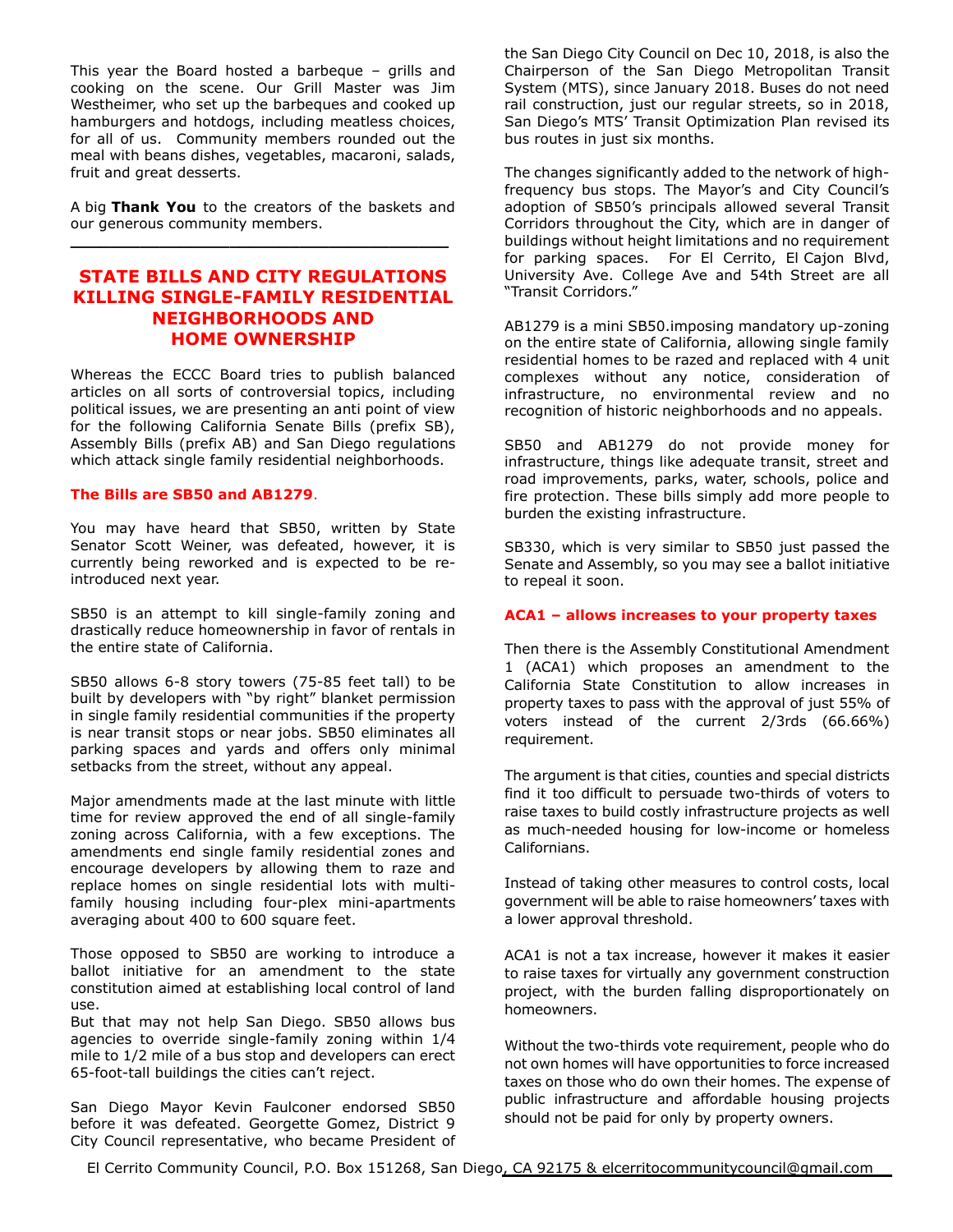ACA1 is eligible for another vote in the Assembly before the end of the year.

Where does global warming fit into all of these bills. Much of the condemnation of urban sprawl is turning out to be incorrect. Tall urban development does not equal greener buildings or use of greener materials, nor does it cut greenhouse gas emissions. Additionally, it creates urban heat islands with warmer temperatures than single residential neighborhoods with their trees and vegetation. High rise cities actually have a different, hotter, climate than immediately surrounding less dense, lower height neighboring communities.

Finally, according to the National Association of Realtors' statistics, approximately 75% of home buyers want to live in single family homes. That includes Millennials and they want to be able to buy new homes in the suburbs. Further, they are willing to have a long commute to get the type of housing they want - look at the success of Temecula.

All in all it sounds like San Diego needs to sprawl, and add more housing stock in the single family residential style, if it wants to provide the housing its residents want.

More information is available from Livable California at [www.livablecaliforia.org](http://www.livablecaliforia.org/) - A good resource on opposing these bills. Review Talking Points on Bills, Follows Bills.

Voice of San Diego – non-profit news organization is keeping pretty good track of these bills and more being promoted by Sacramento politicians from San Diego[www.voiceofsandiego.org.](http://www.voiceofsandiego.org/)

It is very important to for you to contact our representatives and get your opinions heard on these bills and development in San Diego.

Contact our representatives and voicing your concerns.

El Cerrito CA Assembly Representative Dr. Shirley Weber T-619-531-7913;

El Cerrito CA Senate Representative Toni Atkins T-619- 645-3144; F- 619-645-3144;

El Cerrito City Council, District 9 Georgette Gomez - Christopher Vallejo -619-236-6725;

San Diego Mayor - Kevin Faulconer - T-619-236-6330.

#### **A Huge Thank You to Clean-up Stars!**

On Saturday August 24, 2019 a team of neighbors gathered to clean-up 54<sup>th</sup> street between Collwood and Adams Ave. Thank you to: Rob, Mike, Dale (and daughter), Jim, Gawain, Alex, Will, Eva, and Lorna, a star team! We weed whacked and trimmed trees to clear the public right of way, pulled sidewalk weeds, picked-up trash, swept gutters, and cleaned the parkway next to the church on the corner of El Cajon Blvd. and 54th to beautify the neighborhood.

A million thanks to this crew who worked very hard – a special thanks to Mike who is new to the neighborhood! He was just coming home and he parked where we were working. He stopped to talk for a minute and then he jumped in to help; got to love the El Cerrito neighborhood because we are truly a community! Finally, a big thank you to Kenneth and his team from the City Environmental Services for debris pickup – this is huge help.

The next community clean-up will be on Saturday September 21, 2019. We will focus on the west side of College from College Grove Way to View Place and clean up the dead ends at Estelle & College and Meade & College. Let's meet at Adelaide and College. The clean-up is scheduled from 8:30 a.m. to 10:30 a.m. Please feel free to join us, even for a little while to work on your block. Every pair of hands helps and there are always big and little jobs to do. If you have any questions about the cleanup or would like to recommend an area in El Cerrito that needs attention please feel free to email, text, or call Lorna at 619-538- 9689[,elcerritocommunitycouncil@gmail.com.](mailto:elcerritocommunitycouncil@gmail.com)

After the cleanup, a few of us went to Scrimshaw's for a bite to eat and a chance to get to know each other. Will, thank you for the 10% discount!!!